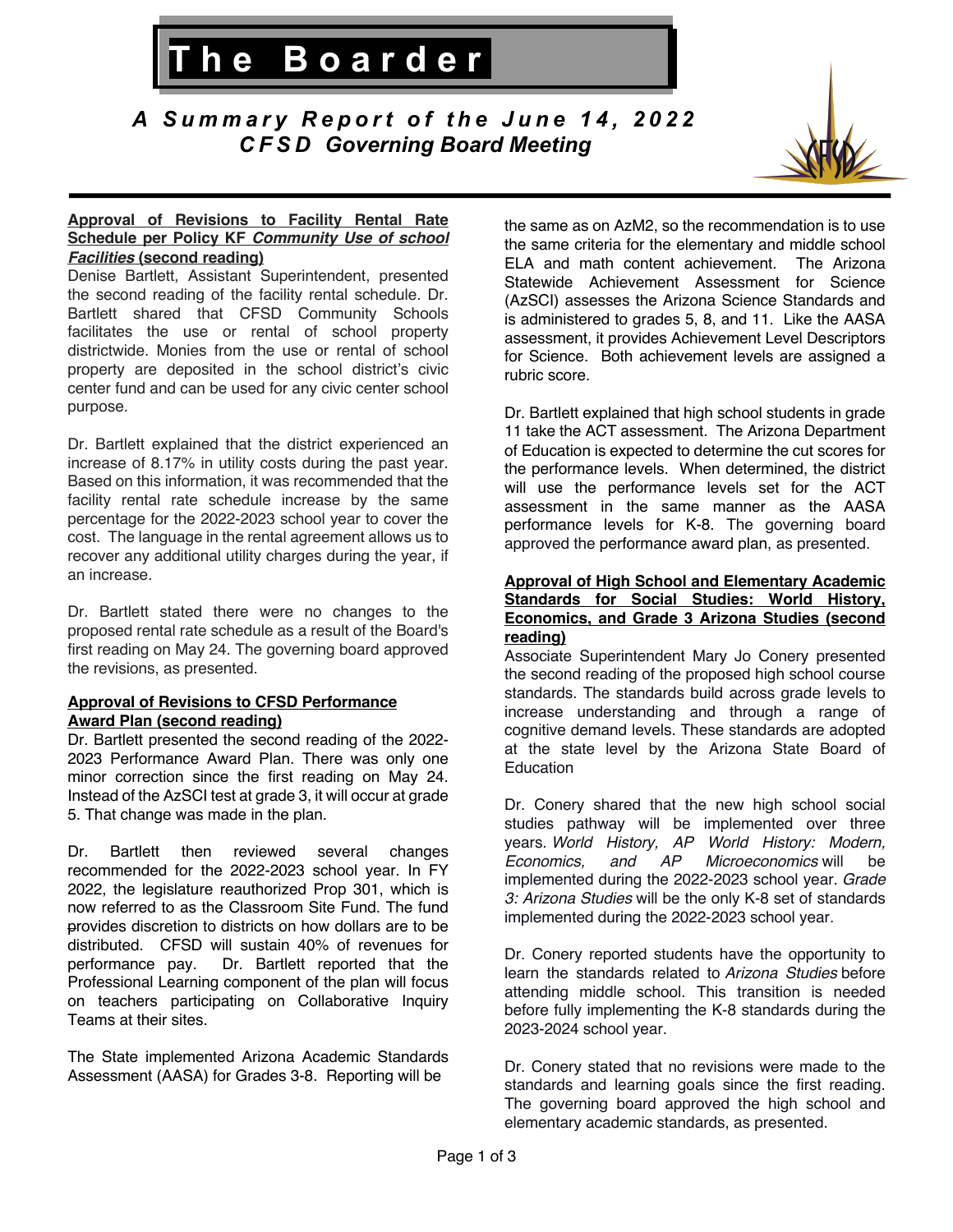### **Approval of High School Academic Standards for Orchestra: Symphonic Strings (first reading)**

Dr. Conery presented the second reading of the academic standards for *Sinfonia Orchestra and Symphonic Strings,* a combination of the high school Accomplished and Advanced standards and learning goals. Of the three courses in the pathway, Concert Orchestra was implemented this school year. *Sinfonia Orchestra* and *Symphonic Strings* are the second and third courses in the pathway. Each of the three courses is open to grades 9-12.

Dr. Conery explained that auditions are required for the two advanced-level orchestras based on playing experience and skill readiness. The orchestra courses will be available to students during the 2022-2023 school year.

Dr. Conery explained that no revisions were made to the standards and learning goals since the first reading. The governing board approved the accomplished/advanced high school academic standards for orchestra, as presented.

# **Approval of Classified Wages**

Dr. Bartlett presented the proposed 2022-2023 Classified Wage Schedule. The schedule was revised in two ways.

- Eliminated the first twelve steps of the 2021- 2022 schedule
- Extended the end of the schedule by twelve steps, and then all steps were renumbered.

Dr. Bartlett explained that a 4% increase for all classified exempt employees was proposed and a one-time 2% retention bonus. The increased cost to the M & O budget was \$11,606.24.

The governing board approved the schedule, step movement, 4% increase, and one-time 2% retention bonus, as presented.

# **Approval of 2022-2023 Classified Employee Notices of Appointment**

Dr. Bartlett presented the list of classified employees who will be returning for the 2022-2023 school year. The governing board approved the list of notices of appointment for returning exempt and non-exempt classified staff, as presented.

# **Approval of Fiscal Year 2023 Proposed Budget**

Director of Finance Lisa Taetle reviewed the Fiscal Year 2023 proposed budget that was updated to incorporate the changes in the Maintenance and Operations (M&O) Projected Revenues. She provided information on the decrease of the Base Revenue Control Limit, the M&O

override increase, the District Additional Assistance (DAA) transfer to M&O, and the updated Classroom Site Fund allocation per full-time equivalent per pupil revenue. The transportation state support level per route miles increased to \$2.83 for tax rate purposes. The projected DAA funding for 2023 increased slightly due to an increase in 2022 ADM from 2021.

Ms. Taetle also reviewed the process used for the preparation of the state's preliminary budget forms for the fiscal year 2023. She also provided an overview of the 2023 projected revenue sheets. The governing board approved the fiscal year 2023 proposed expenditure budget. The budget's final adoption will take place on June 28, 2022.

#### **Adoption of a Resolution Ordering and Calling for Special Bond Election**

Dr. Bartlett reviewed the resolution to call a bond election for November 8, 2022. The governing board adopted the resolution.

### **Adoption of a Resolution Ordering and Calling a Special District Additional Assistance Override Election**

Dr. Bartlett reviewed the resolution to call a District Additional Assistance Override election for November 8, 2022. The governing board adopted the resolution.

#### **Adoption of a Resolution Ordering and Calling a Special Maintenance and Operation Budget Override Election**

Dr. Bartlett reviewed the resolution to call a Maintenance and Operation Budget Override election for November 8, 2022. The governing board adopted the resolution.

# **Approval of the Superintendent's Performance Pay**

Carol Siegler, Board President, provided background information on the superintendent's performance pay process. In compliance with A.R.S. 15-341(A)(40), which ensures that the contract for the superintendent is structured in a manner in which up to 20% of the total annual salary is classified as performance pay, the governing board approved the 2021-2022 performance pay for Superintendent Kamerzell in the amount of \$5,000.00.

# **2022 Arizona Legislative / Governmental Activity**

Board members commented that they would like to see a state budget soon for 2022-2023.

# *Consent Agenda Items*

The governing board approved the following consent agenda items.